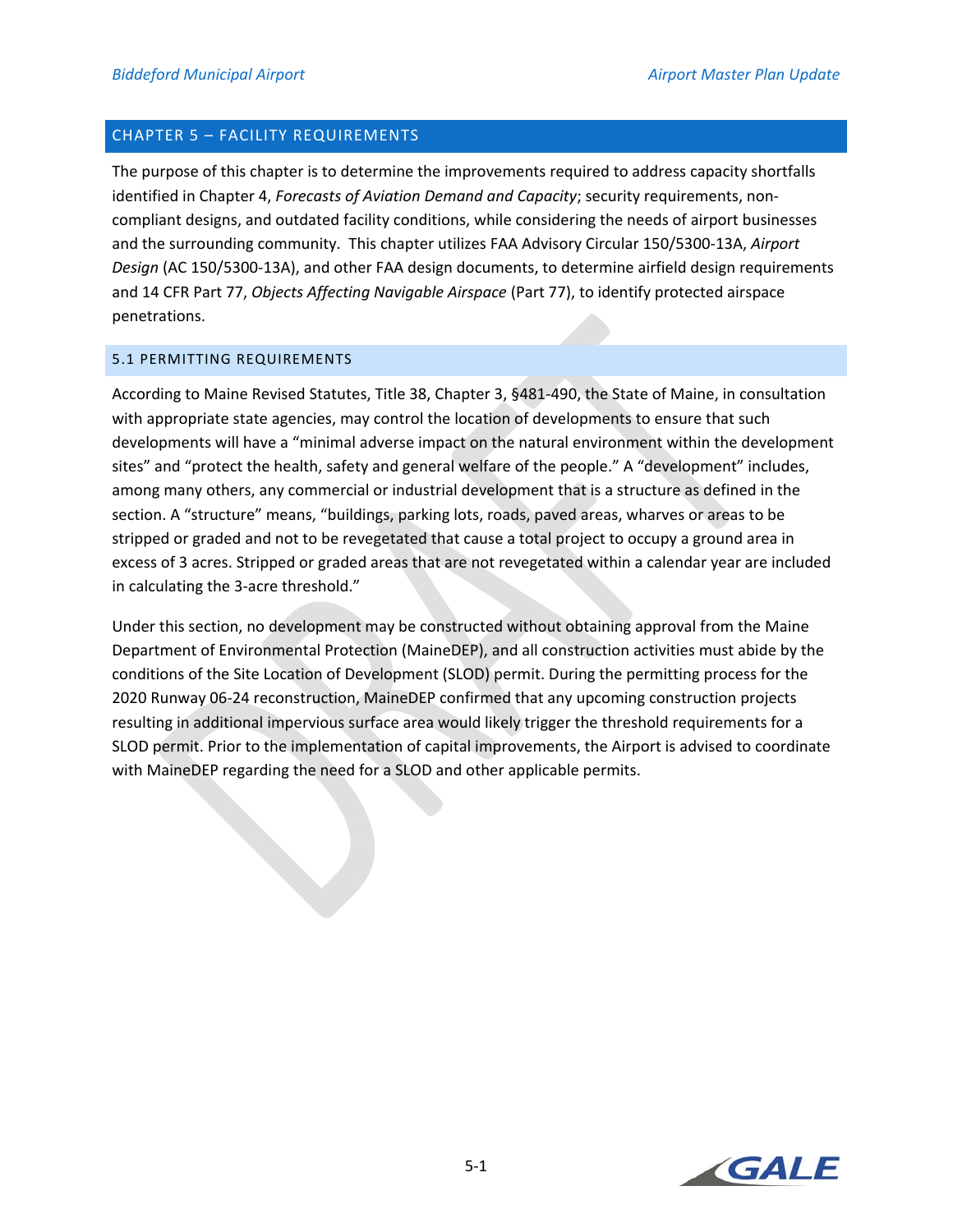## 5.2 AIRSIDE CAPACITY AND REQUIREMENTS

Airside facilities are those facilities that are accessible to aircraft, and include runways, taxiways, aprons, navigational aids, and airfield lighting systems. Through the planning period, the following facilities will be designed according to the standards of the design aircraft, the Cessna 182A, or a family of aircraft with similar characteristics, which has an approach speed of 70-80 knots, a wingspan of 39.17 feet, and a tail height of 9 feet. The dimensions of the Cessna 182A determine the classification of B19 as Airport Reference Code (ARC) A-I, as prescribed by FAA AC 150/5300-13A<sup>1</sup>.

## 5.2.1 RUNWAY CAPACITY

Airfield capacity is defined as the number of airport operations that a particular runway and taxiway configuration is able to accommodate in a given period. This number is typically expressed as annual capacity (or annual service volume, ASV) and hourly capacity (or throughput). FAA AC 150/6050‐5, *Airport Capacity and Delay*, utilizes computer models developed by the FAA to evaluate airport capacity and reduce aircraft delay. These models use an airport's ASV to approximate the capacity of the runway, while accounting for differences in runway configuration, fluctuations in aircraft fleet mix, touch and go activity levels, and weather conditions, among other factors.

The FAA models estimate the Airport's ASV capacity to be up to 230,000 operations per year. The Airport's annual operations volume in 2019 was approximately 7,200, and forecasted annual operations are expected to remain around 9,437 through the planning period. Therefore, runway capacity is not an existing problem, nor does it appear that it will be a problem during the planning period. Further, according to FAA requirements, the Airport's runway capacity will be considered adequate until operations reach 60% of its ASV (138,000 annual operations).

**Finding: Runway capacity is currently meeting the needs of the Airport and is anticipated to do so for the duration of the planning period.** 

 $1$  The ARC is used for planning and design only and does not limit the aircraft that may be able to operate safely on the airport.

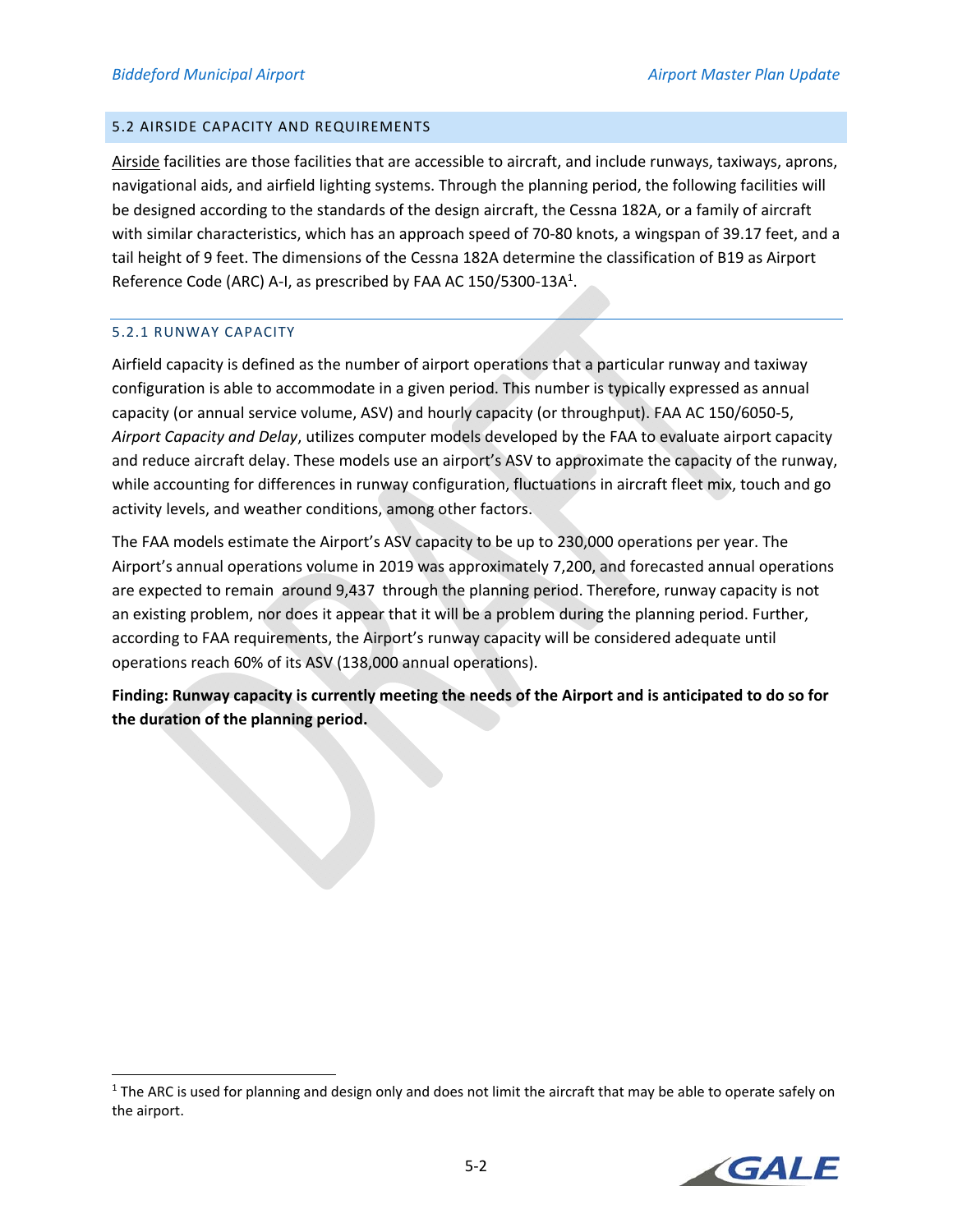# 5.2.2 RUNWAY REQUIREMENTS

Runway dimensional requirements at B19 are based on the Airport Reference Code of A‐I (small aircraft). An outline of B19's compliance with FAA standards can be found in Table 5‐1 below:

| Facility                                                                            | FAA Design Criteria<br>(A-I Small) | Existing RW 06-24 | RW 06-24<br>Compliance |
|-------------------------------------------------------------------------------------|------------------------------------|-------------------|------------------------|
| Runway centerline to holdline                                                       | 125'                               | 125'              | Compliant              |
| Runway centerline to parallel taxilane<br>centerline                                | 125'                               | 215'              | Compliant              |
| Runway centerline to edge of aircraft<br>parking                                    | 125'                               | 130'              | Compliant              |
| Runway Protection Zone:                                                             |                                    |                   |                        |
| Length                                                                              | 1,000'                             | 1,000'            |                        |
| Inner width                                                                         | 250                                | 250'              | Compliant              |
| Outer width                                                                         | 450                                | 450'              |                        |
| Runway pavement width                                                               | 60'                                | 75'               | Compliant              |
| Runway safety area width                                                            | 120'                               | 150'              | Compliant              |
| Runway safety area length beyond<br>runway end                                      | 240'                               | 300'              | Compliant              |
| Runway object-free area width                                                       | 250'                               | 250'              | Compliant              |
| Runway<br>object-free<br>length<br>area<br>beyond runway end                        | 240'                               | 240'              | Compliant              |
| Runway obstacle-free zone width                                                     | 250'                               | 250'              | Compliant              |
| Runway obstacle-free zone<br>length<br>beyond runway end<br>Source: AC 150/5300-13A | 200'                               | 200'              | Compliant              |

# **Table 5‐1: Runway 6‐24 Dimensional Requirements**

# **Figure 5‐1: Runway 06‐24 Protection Areas**



 $N.T.S.$ 

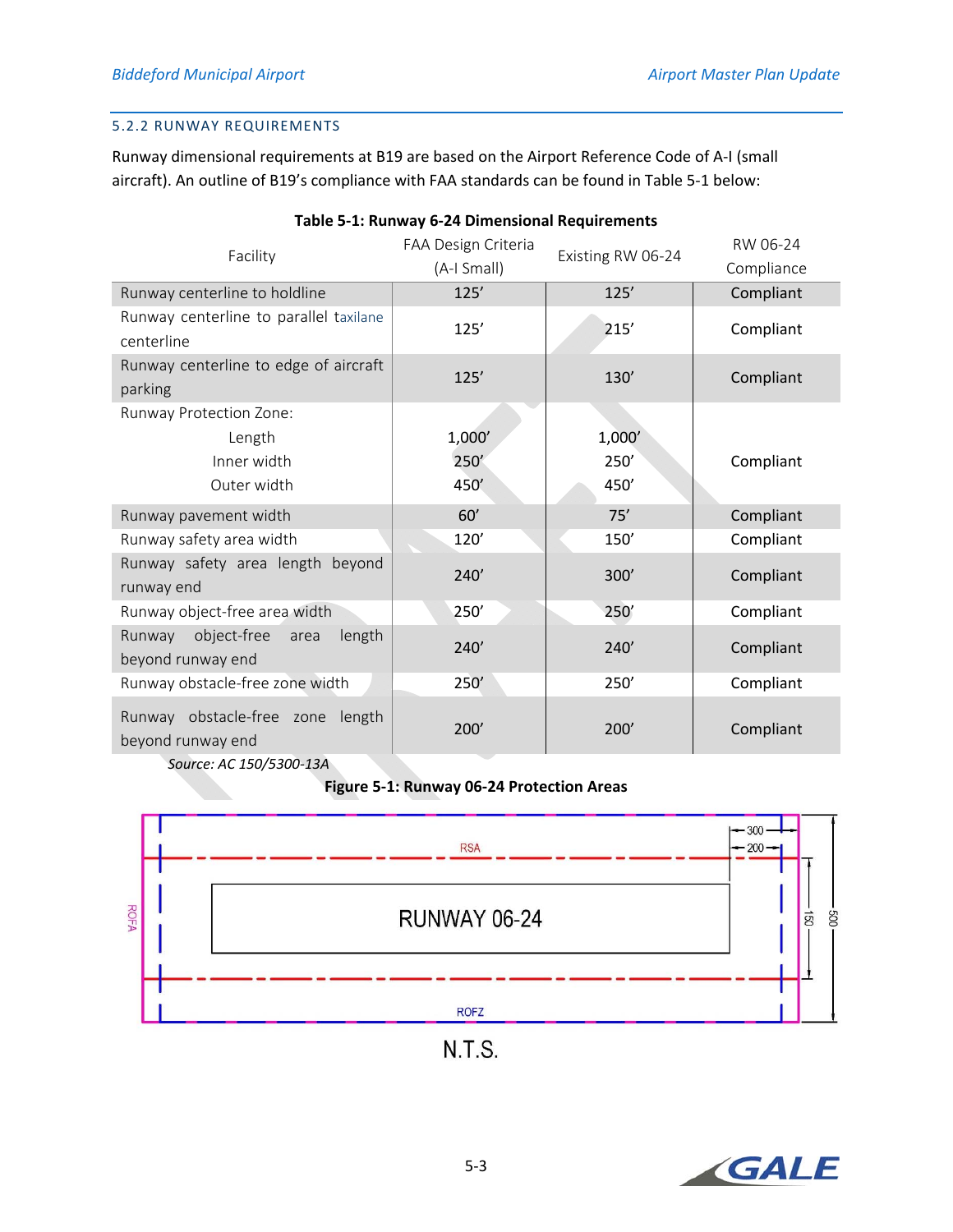## *5.2.2.1 Runway Length Requirements*

FAA's runway length design recommendations are contained in FAA AC 150/5325‐4B, *Runway Length Requirements for Airport Design*, which utilizes characteristics of an airports' design aircraft and other airport factors to calculate runway length. The factors that determine recommended runway length at B19 are as follows:

- The Cessna 182A is categorized as a small airplane because it has a maximum certified takeoff weight under 12,500 pounds;
- The Cessna 182A has an approach speed between 70 and 80 knots (category A);
- Because B19 is not located in a major metropolitan area or on the fringe of a major metropolitan area, the percentage of fleet at B19 was determined to be 95 percent;
- The mean daily maximum temperature of the hottest month of the year (July) in Biddeford is 79 degrees; and
- The airport elevation is 157 feet above mean sea level.

Using the table provided on Page 7 of AC 150/5325‐4B *(Small Airplanes with Fewer than 10 Passenger Seats*), it was concluded that 3,100 feet of runway length is recommended to accommodate the Cessna 182A at B19. See Figure 5‐2 below:



**Figure 5‐2: Runway Length Calculation for Cessna 182A** 

*Source: AC 150/5325‐4B, Figure 2.1 Small Airplanes with Fewer than 10 Passenger Seats* 

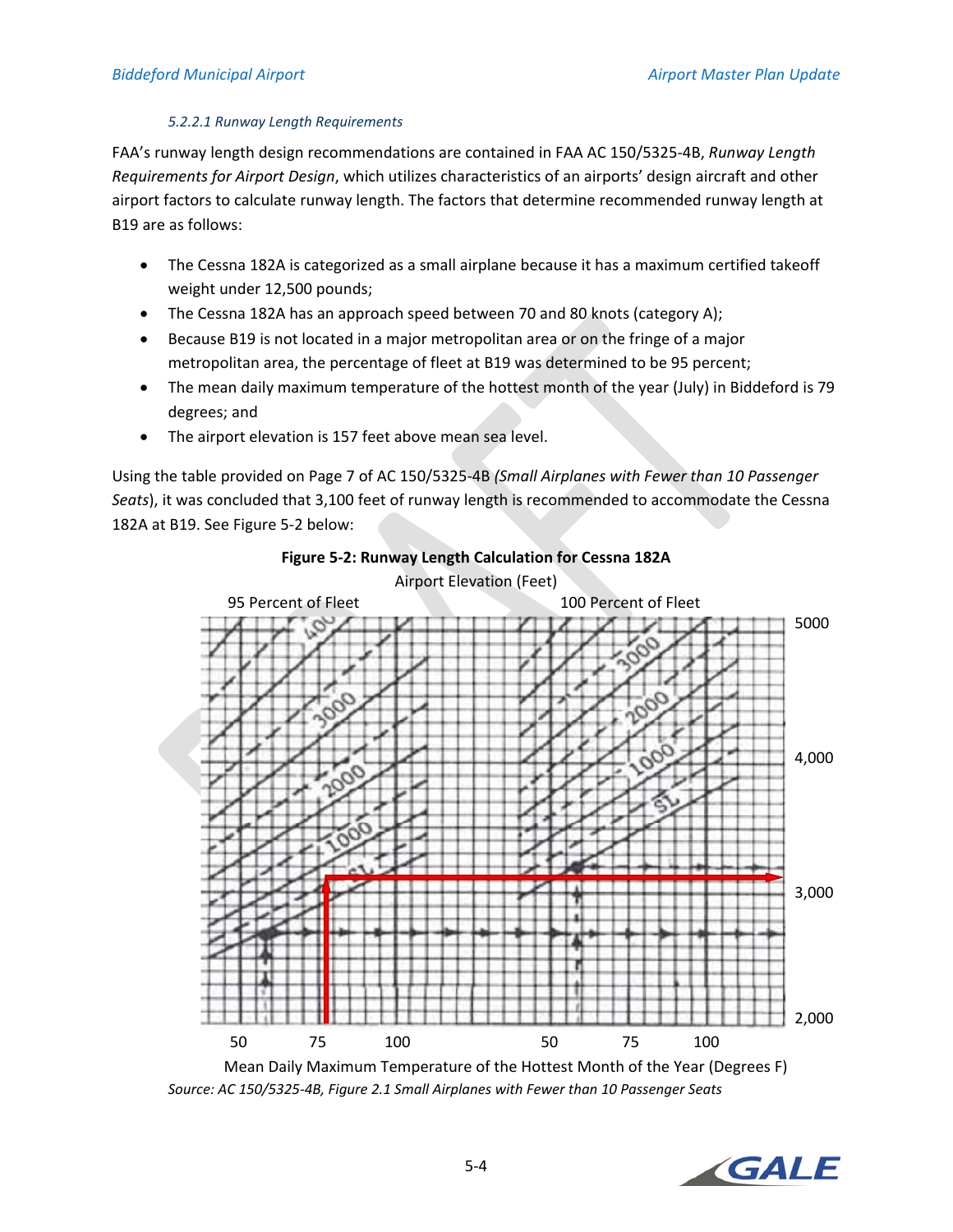| Runway End | Pavement      | Threshold           | Maximum Takeoff | Maximum Landing |
|------------|---------------|---------------------|-----------------|-----------------|
|            | Length (feet) | Displacement (feet) | Length (feet)   | Length (feet)   |
| 06         | 3,001         | None                | 3,001           | 3,001           |
| 24         | 3,001         | None                | 3,001           | 3,001           |
|            |               |                     |                 |                 |

A summary of available runway lengths at B19 is contained in Table 5‐2 below:

**Table 5‐2: Available Runway Lengths at B19** 

*Source: Gale Analysis* 

**Findings per AC 150/5325‐4B: The Airport's existing runway length is 99 feet shorter than the recommendations for small airplanes with fewer than 10 passenger seats. It is important to note that discussions with FAA for the development of this Master Plan indicated that failing to construct additional runway length is not considered a safety concern.** 

**Recommendation per AC 150/5325‐4B: As funding permits, the Airport should make considerations for a 99‐foot runway extension to satisfy the recommendations of AC 150/5325‐4B, for a total runway length of 3,100 feet.** 

**Findings per AC 150/5300‐13A: The recommended length for runways with instrument approach procedures is 3,200 feet per** *Table 3‐4, Standards for Instrument Approach Procedures***. Though not required to satisfy the Airport's existing non‐precision approach, a runway length of 3,200 feet is required to support approaches with vertical guidance.** 

**Recommendation per AC 150/5300‐13A: As funding permits, the Airport should make considerations for a runway extension to 3,200 feet on its Airport Layout Plan for potential long‐term development to serve its existing fleet by opening up the possibility of an approach with vertical guidance in the future. A runway extension of 199 feet should be planned for the Runway 24 end, with a displaced threshold on the Runway 24 end. This will allow the Airport to gain an additional 199 feet of landing and takeoff distance on Runway 06 without the need for additional tree clearing or easement acquisitions.** 

# *5.2.2.2 Runway Approach Requirements*

The following section reviews the adequacy of the airport's approach types and outlines the airport's protected airspace. Currently, the airport has RNAV (GPS), VOR, and Circling approaches to Runway 06. Runway 06‐24 is supported by the following navigational/visual/communication aids:

- Runway lighting (MIRLS Medium Intensity Runway Light System)
- Runway End Identifier Lights (on Runway 06)
- Precision Approach Path Indicator (PAPI) (on Runway 06)
- Airport Rotating Beacon

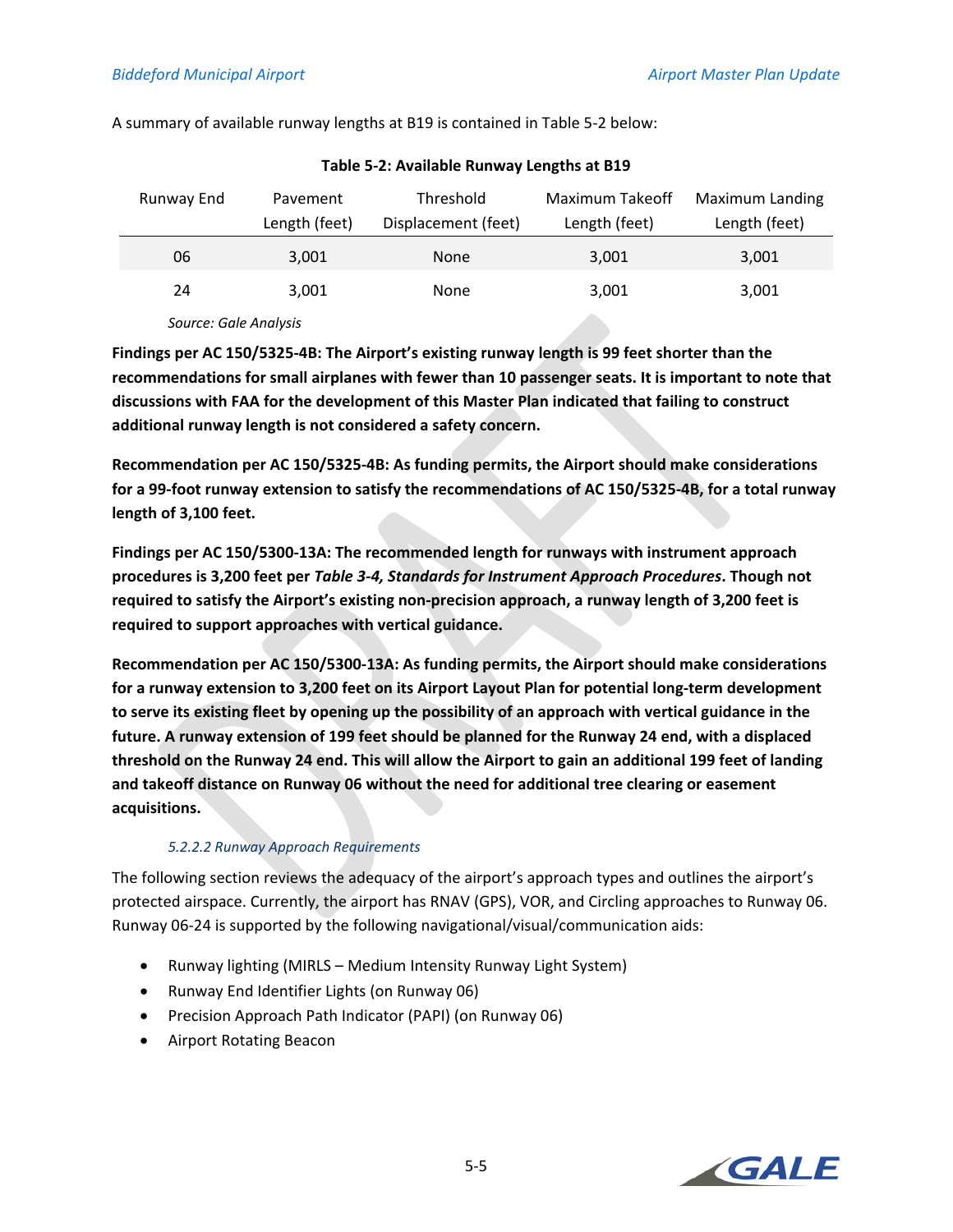FAA airport design guidance defines the following Standards for Instrument Approach Procedures:

| Visibility<br><b>Minimums</b>              | $<$ % statute mile       | $\frac{3}{4}$ to < 1 statue<br>mile | $\geq$ 1 statute mile non-<br>precision | Circling                                      |
|--------------------------------------------|--------------------------|-------------------------------------|-----------------------------------------|-----------------------------------------------|
| <b>Height Above</b><br>Touchdown Zone      | < 250'                   | $\geq 250'$                         | $\geq$ 250'                             | $\geq 350'$                                   |
| TERPS Chapter 3,<br>Section 3              | 34:1 clear               | $20:1$ clear                        | minimums                                | 20:1 clear, or penetrations lighted for night |
| <b>Precision Obstacle</b><br>Free Zone     | Required                 |                                     | Recommended                             |                                               |
| Minimum Runway<br>Length                   | 4,200' (paved)           |                                     | 3,200' (paved)*                         |                                               |
| <b>Runway Markings</b>                     | Precision                | Non-Precision                       | <b>Non-Precision</b>                    | Visual (Basic)                                |
| <b>Holding Position</b><br>Sign & Markings | Precision                | Non-Precision                       | <b>Non-Precision</b>                    | Visual (Basic)                                |
| Runway Edge<br>Lights                      | HIRL/MIRL                | HIRL/MIRL                           | MIRL/LIRL                               | MIRL/LIRL (for night<br>minimums only)        |
| Parallel Taxiway                           | Required                 | Required                            | Recommended                             | Recommended                                   |
| Approach Lights                            | MALSR, SSALR,<br>or ALSF | Recommended                         | Recommended                             | Not Required                                  |
| Airport Layout<br>Plan                     | Required                 | Required                            | Required                                | Recommended                                   |

## **Table 5‐3: Standards for Instrument Approach Procedures**

*Runway 06 standards identified in bold.* 

*Source: FAA AC 150/5300‐13A, Table 3‐4* 

*\*However, runways as short as 2,400 ft could support an instrument approach provided the lowest HATh is based on clearing any 200‐ft obstacle within the final approach segment.* 

# *5.2.2.3 FAR Part 77*

The airspace surrounding public use airports is governed by regulations found within 14 Code of Federal Regulations (CFR) Part 77. This regulation is known by its more common title as **14 CFR, Federal Aviation Regulation (FAR) Part 77‐ Objects Affecting Navigable Airspace** (Part 77), which was promulgated by the FAA, and includes areas around airports (sometimes called Imaginary or Protected Surfaces) that must be kept clear of penetrating objects, called "obstructions". By accepting FAA funding, an airport agrees to make all reasonable efforts to keep its Part 77 protected surfaces clear of obstructions. Part 77 also includes guidance for analysis and marking of penetrating objects in specific cases. Objects are defined by Part 77 as:

*"any object of natural growth, terrain, or permanent or temporary construction or alteration, including equipment and materials used therein, and apparatus of a permanent or temporary character; and* 

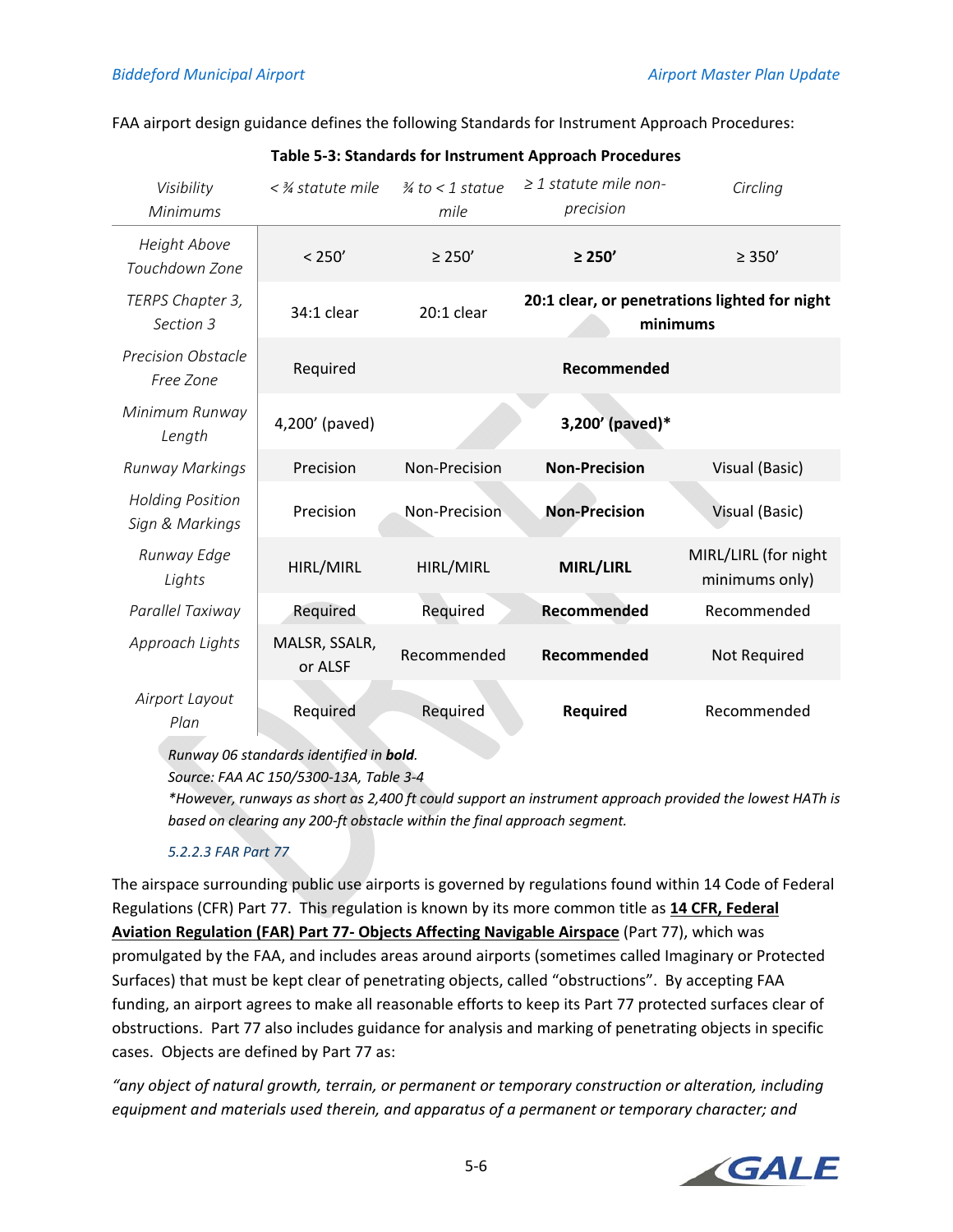*alteration of any permanent or temporary existing structure by a change in its height (including appurtenances), or lateral dimensions, including equipment or materials used therein."* 

Part 77 specifies the dimensions of imaginary surfaces for each individual airport based on the type and size of aircraft using the facility, the runway surface treatment, as well as the type of navigation and approach aids available to pilots. The following five imaginary surfaces are identified and defined under Part 77: Primary Surface, Approach Surface, Transitional Surface, Horizontal Surface, and Conical Surface.

Figure 5‐3 depicts the relationship of these surfaces to a typical runway. Dimensions for each of these surfaces are stipulated in Part 77. Depending upon the application of criteria outlined in the regulation, surface dimensions may vary from runway to runway. The surfaces are defined as follows:





- Approach Surface-A trapezoidal shaped surface centered on the runway centerline and extending outward and upward from each end of the primary surface at a prescribed slope angle. Approach surface dimensions and slope angle will vary according to the runway approach type.
- Transitional Surface‐ This surface is an inclined plane running parallel to the runway centerline beginning at the edges of the primary and approach surfaces. They then extend upward and outward at a slope of seven feet horizontally for every one foot vertically (7:1) from the sides of the primary and approach surfaces to the horizontal surfaces (150' above the Airport elevation).
- Horizontal Surface‐ This surface is an oval shaped, horizontal plane established by Part 77 to be 150 feet above the Airport elevation. It is established by swinging arcs from the intersection of the extended runway centerline and primary surface at each end of the runway then closing each area with tangent lines. In areas where the primary, approach, and transitional surfaces may overlap, the surface with the lowest elevation is the controlling surface.

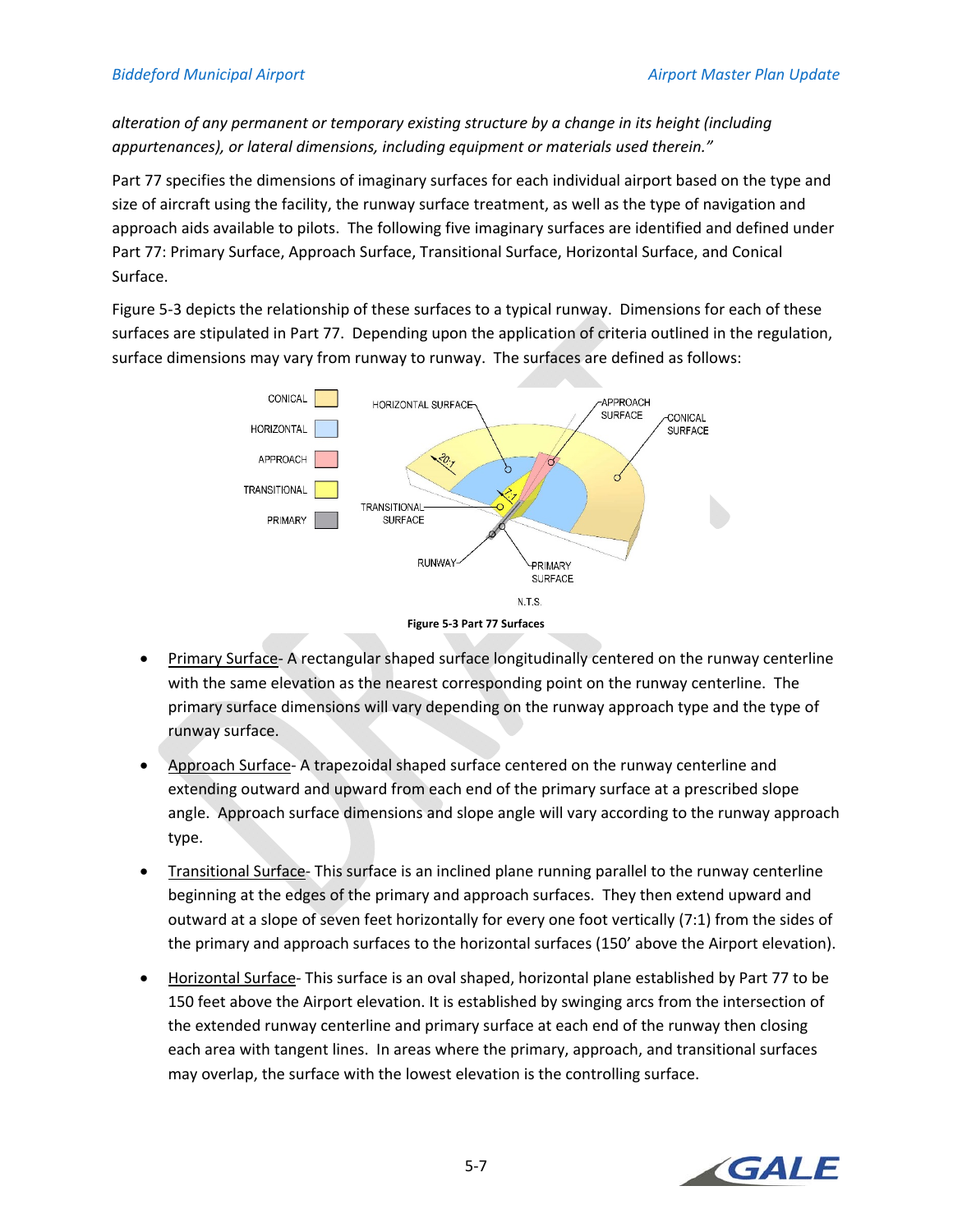● Conical Surface-This surface extends upward and outward from the edge of the horizontal surface at a slope of twenty feet horizontally for every one foot vertically (20:1) for 4,000 horizontal feet from the edge of the horizontal surface.

The Part 77 surface dimensions and their compliance status for Runway 06‐24 at the Airport are shown below in Table 5‐4 and on ALP Sheet 7, Part 77 Approach Plan. Clear, as identified below, means that the surface is unobstructed by penetrating objects or that penetrating objects are properly mitigated through FAA approved lighting or other means.

| Protected<br>Surfaces      |                                       | <b>Dimensions</b><br>(Non-precision RW 06) | <b>Dimensions</b><br>(Visual RW 24) | Compliance   |  |
|----------------------------|---------------------------------------|--------------------------------------------|-------------------------------------|--------------|--|
| <b>Primary Surface</b>     | Width                                 | 500 feet                                   | <b>500 feet</b>                     |              |  |
|                            | Length beyond<br>R/W End              | 200 feet                                   | 200 feet                            | Clear        |  |
| Approach                   |                                       |                                            |                                     |              |  |
|                            | Width at Inner<br>end                 | <b>500 feet</b>                            | <b>500 feet</b>                     |              |  |
|                            | Width at<br>Outer end                 | 2,000 feet                                 | 1,500 feet                          | Obstructions |  |
|                            | Length                                | 10,000 feet                                | 5,000 feet                          |              |  |
|                            | Slope                                 | 34:1                                       | 20:1                                |              |  |
| Transitional surface slope |                                       | 7:1                                        | 7:1                                 | Obstructions |  |
| Horizontal surface radius  |                                       | 10,000 feet                                | 10,000 feet                         | Unknown      |  |
| Conical surface            | Slope                                 | 20:1                                       | 20:1                                |              |  |
|                            | From Edge of<br>Horizontal<br>Surface | 4,000 feet                                 | 4,000 feet                          | Unknown      |  |

# **Table 5‐4: Non‐Precision Instrument Runway Part 77 Compliance**

*Source: Federal Regulation Title 14, Part 77, Safe Efficient Use and Preservation of the Navigable Airspace* 

According to the FAA Flight Procedures database, obstructions to the 20:1 approach surface to Runway 06 are imposing nighttime restrictions at the Airport. Based on a preliminary investigation using drone photographs and estimated elevations, it appears that the identified obstructions were removed as part of the 2017 Runway 06 tree clearing project and were not updated in the Flight Procedures database at the time. A letter from Airport Management to FAA Flight Procedures dated October 4, 2017 indicates that a survey of the approach was conducted by a licensed surveyor following obstruction removal and that the 20:1 approach to Runway 06 was clear at that time. Consultation with Flight Procedures regarding this issue took place during the development of this Master Plan, and subsequently, a flight

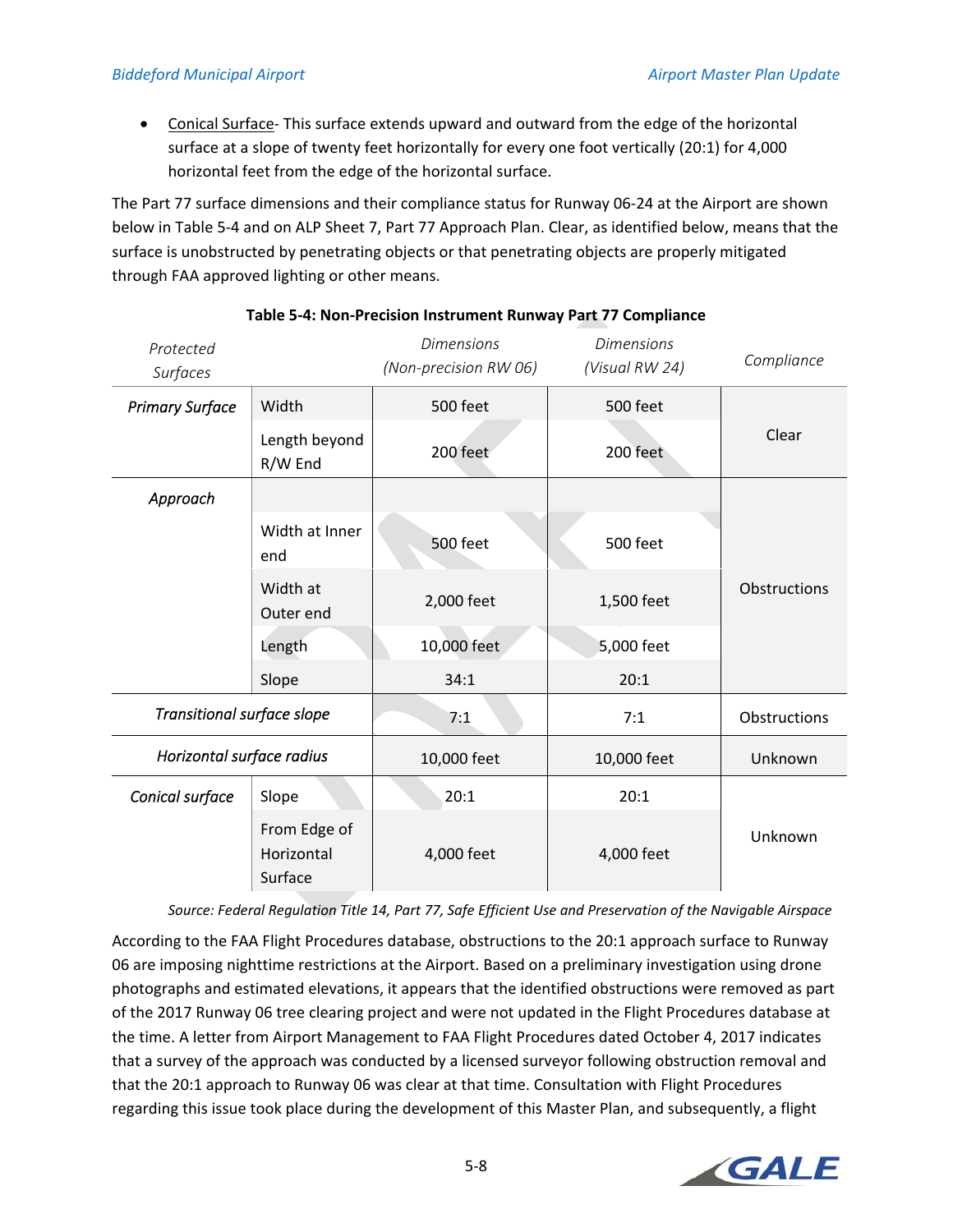check was scheduled for late fall of 2021 (the earliest available time slot). Based on the results of that survey, Flight Procedures will issue one of the following determinations:

- Satisfactory This will occur if no obstructions to the 20:1 approach surface are identified at the time of the survey and will result in the re-authorization of nighttime operations by December 2, 2021.
- Satisfactory with changes This will occur if a small change (e.g., removal of 1 tree) is required at the time of the survey. After the Airport has removed the identified obstruction and confirmed its removal with Flight Procedures, nighttime operations can be restored.
- Unsatisfactory This will occur if obstructions are identified at the time of the survey and will result in the NA at night restriction remaining in place. Restoration of nighttime operations after an unsatisfactory survey will require removal of identified obstructions and re‐scheduling a flight check with Flight Procedures.

The Airport completed an obstruction analysis and Vegetation Management Plan (VMP) in 2007 to identify vegetative obstructions to the Airport's Part 77 surfaces and propose methods for removal and management. The VMP identified obstructions to B19's primary surface, approach surfaces, and transitional surface but did not include obstruction data for the horizonal or conical surfaces. The VMP recommended a combination of tree clearing and lighting to mitigate identified obstructions, including removing all penetrations to the primary and approach surfaces and lighting obstructions to the transitional surfaces. Primary and approach surface obstructions have been removed in accordance with the VMP, as identified above, but obstructions to the Airport's transitional surfaces have not been addressed to date.

The 2007 VMP also recommended management activities to be conducted periodically to maintain previously cleared areas, including:

- Regular mowing of turf areas surrounding the aprons, terminal facilities, and the perimeter of the Runway from May through October.
- Hiring a contractor to brush hog the remainder of the airfield and upland areas every 2-3 years.
- Conducting a biennial survey of wetland areas and performing selective clearing as needed.
- Conducting a field survey of avigation easement areas every 3-5 years and performing selective clearing as needed.

**Recommendation: It is recommended that the Airport consult a professional surveyor to identify any obstructions to the Runway 06 approach surface that might have grown since the time of the 2017 obstruction removal project in advance of the fall 2021 flight check. The Airport should promptly remove any identified obstructions before the flight check takes place.** 

**Following certification that the Runway 06‐24 approach surfaces are clear, it is recommended that the Airport conduct periodic vegetation management activities in accordance with the VMP to ensure that their protected surfaces remain clear. The Airport should coordinate with FAA and MaineDOT** 

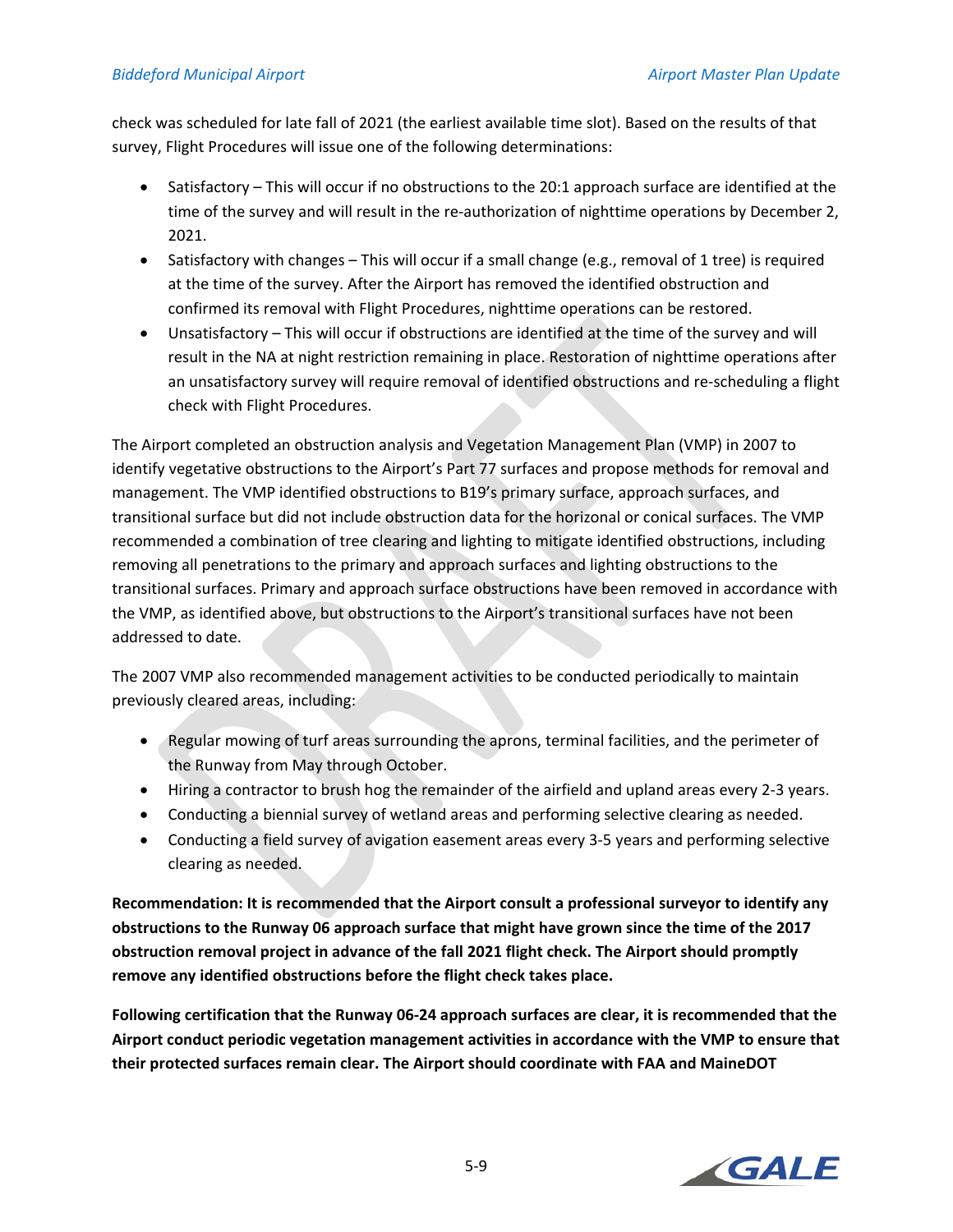# **regarding the priority of transitional surface obstruction lighting and obstruction identification and**  analysis within the horizontal and conical surfaces<sup>2</sup>.

# *5.2.2.4 Approach/Departure Standards*

AC 150/5300‐13A, Table 3‐2 Approach/Departure Standards Table, as updated in Engineering Brief No. 99A, contains dimensional standards for approach and departure surfaces according to aircraft categories, approach categories, and instrument minimums. Approach/Departure Standards recommend minimum obstacle clearances considered by the FAA to supply a satisfactory level of vertical protection to aircraft approaching the Airport. These are not requirements, but rather guidelines for enhancing aircraft safety. Table 5‐5 shows the Approach/Departure standards for Runway 06‐24:

|             |                                                                                                                                                                 | Dimensional Standards      |                             |                    |                            |       |
|-------------|-----------------------------------------------------------------------------------------------------------------------------------------------------------------|----------------------------|-----------------------------|--------------------|----------------------------|-------|
| Runway Type |                                                                                                                                                                 | Start of<br>Surface (A)    | <i>Inner</i><br>Width $(B)$ | Outer<br>Width (C) | Length<br>(D & E)          | Slope |
| 06          | Line $4 -$ Approach end of<br>runway expected to<br>accommodate<br>instrument approaches<br>having visibility greater<br>than or equal to 34<br>statute mile.   | 200' from<br>runway<br>end | 400'                        | 3,400'             | (D)10,000'<br>$(E)$ O'     | 20:1  |
| 24          | Line $2 -$ Approach end of<br>runways expected to<br>serve small airplanes<br>with approach speeds of<br>50 knots or more. (Visual<br>runways only, day/night). | Threshold                  | 250'                        | 700'               | $(D)$ 2,250'<br>(E) 2,750' | 20:1  |

# **Table 5‐5 Approach/Departure Standards Table**

 $2$  Following the 2017 Runway 06 clearing and the 2021 Runway 24 clearing projects, both approach surfaces are assumed to be clear. The other Part 77 surfaces (transitional, horizontal, conical) were not analyzed due to budgetary constraints.

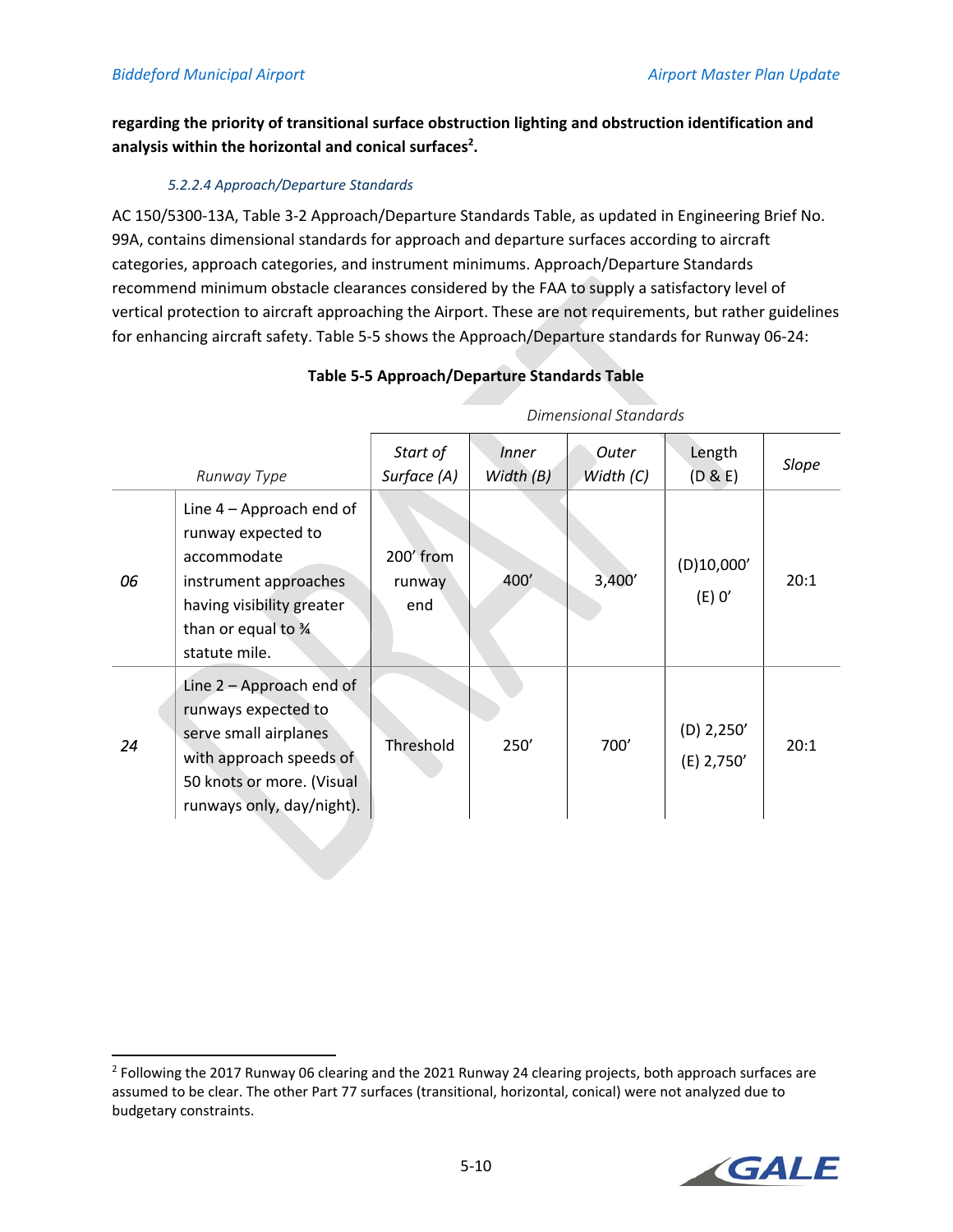

*Source: AC 150/5300‐13A, Table 3‐2 Approach/Departure Standards Table & Figure 3‐2 Threshold Siting Based on Approach Slope* 

**Recommendation: Maintain the Runway 06‐24 approach surfaces so that they remain clear of obstructions by conducting periodic vegetation management in accordance with the methods identified in the VMP.** 

# *5.2.2.5 Runway Pavement Conditions*

According to MaineDOT's 2018 Pavement Condition Index, prior to its reconstruction in 2020, Runway 06‐24 was in poor condition, having been last maintained in 1992 with an overlay. Runway 06‐24 was reconstructed in place to full depth in the summer of 2020, including compliant Runway Safety Areas.

**Recommendation: Perform maintenance activities (i.e., preservative treatments, crack sealing, etc.) as necessary to preserve the life of newly‐constructed pavement.** 

# 5.2.3 TAXIWAY CAPACITY

Taxiway capacity calculations are typically computed only at airports where aircraft operational demand levels are very high and have taxiways that cross active runways where a capacity-limiting condition would exist. Since these situations aren't applicable at the Airport, taxiway capacities are considered adequate through the planning period. B19 currently has two stub taxiways – one leads from Runway 06‐24 to the Main Apron and the other leads from the Main Apron to the West Apron. B19 does not currently have a parallel taxiway.

According to AC 150/5300‐13A, a parallel taxiway is only required for instrument approach procedures with visibility minimums below one mile; however, it is recommended in AC 150/5300-13A for all other conditions. Discussions with FAA for the development of this Master Plan indicated that constructing a full-length parallel taxiway was not justified based on the peak hour operations forecast, which currently estimates 7 operations during the peak hour, with an estimated 9 peak hour operations by 2039. FAA confirmed that a partial parallel taxiway could be a viable solution for accessing a new hangar complex or other facilities, depending upon the location of new facilities on the airfield.

During the development of this Master Plan, the Airport Commission emphasized that a parallel taxiway or a taxiway turnaround/runup area would provide a great benefit and enhance safety for its existing

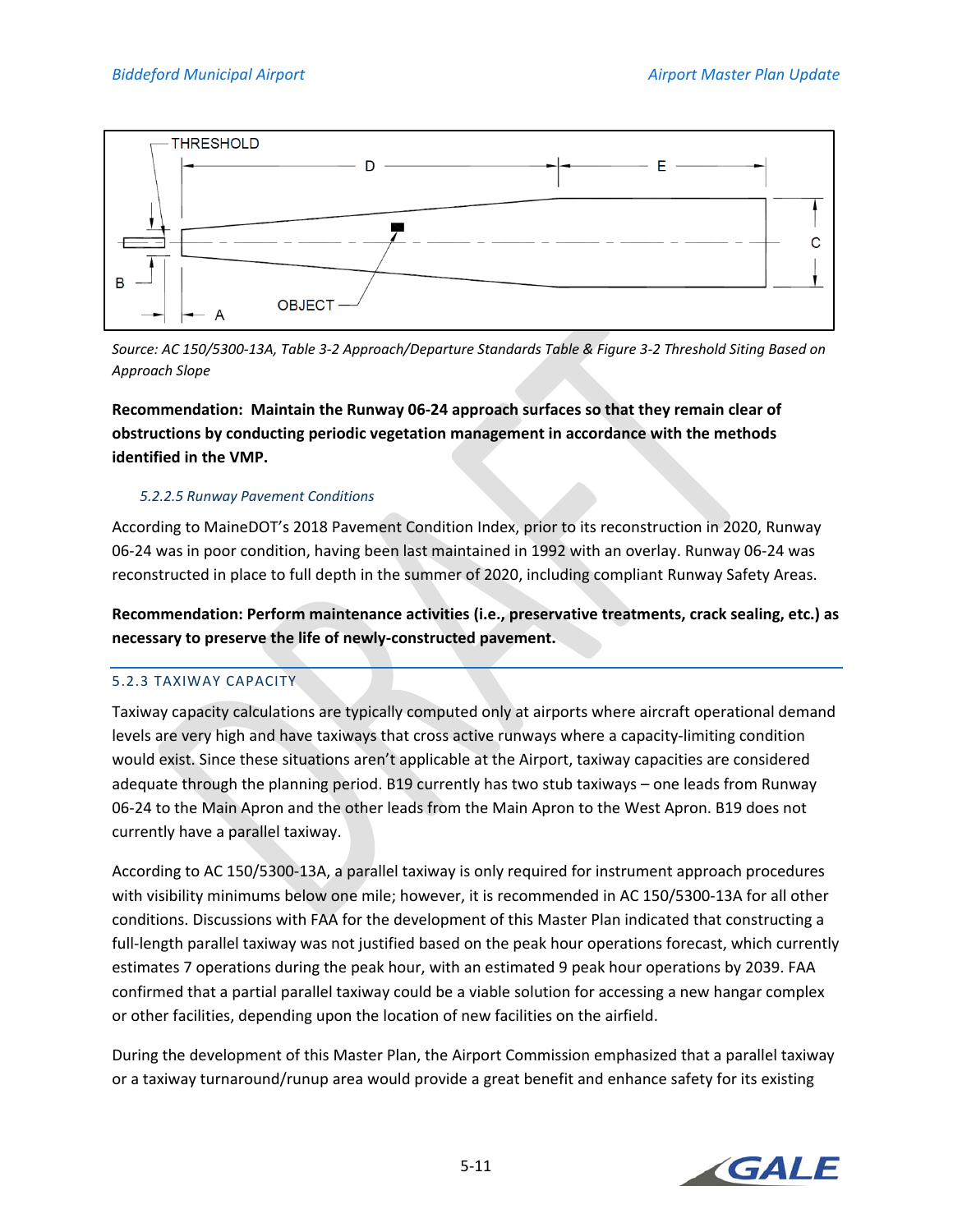## *Biddeford Municipal Airport Airport Master Plan Update*

fleet by giving pilots an area to turn around to position for takeoff, eliminating the need for back‐taxiing on the runway.

**Recommendation: Though FAA has confirmed that there is no near‐term justification for construction of a parallel taxiway at this time, the Airport should evaluate the impacts of constructing a partial parallel taxiway to allow aircraft that have landed past the exit taxiway a safe place to exit without back taxiing to service future hangars and other airside and landside facilities. As an alternative, the Airport should evaluate constructing a taxiway turnaround as an interim solution to a partial parallel taxiway to allow aircraft that have landed past the exit taxiway a place to turn around safely, or to provide a place for aircraft that have back‐taxied to position for takeoff. It is recommended that a taxiway alternative be included on the Ultimate Airport Layout Plan with the understanding that actual demand must materialize before the project can be implemented.** 

#### *5.2.3.1 Taxiway and Taxilane Pavement Conditions*

Table 5‐6 below outlines the dimensions, type of pavement, and condition of each taxiway or taxilane.

| Taxiway/Taxilane        | <b>Dimension</b>     | Type of Pavement | Condition          |  |
|-------------------------|----------------------|------------------|--------------------|--|
| Stub Taxiway: Runway to | 93' x 50' (Approx.)  | Flexible         | Good <sup>3</sup>  |  |
| Apron                   |                      |                  |                    |  |
| Stub Taxiway: Main      | 85' x 45' (Approx.)  | Flexible         |                    |  |
| Apron to West Apron     |                      |                  | Poor (PCI 41)      |  |
| Hangar Row 1 Taxilane   | 690' x 22' (Approx.) | Flexible         | Very Poor (PCI 39) |  |
| Hangar Row 2 Taxilane   | 670' x 18' (Approx.) | Flexible         | Fair (PCI 69)      |  |
|                         |                      |                  |                    |  |

#### **Table 5‐6: Taxiway and Taxilane Pavements**

*Source: B19 MaineDOT 2018 Pavement Condition Report* 

# 5.2.4 APRON CAPACITY

The Airport has two aprons: The Main Apron (approx. 217' x 250') and the West Apron (approx. 238' x 223') , which together can accommodate 26 aircraft. In 2019, the Airport reported 38 based aircraft, of which 34 are stored in hangars. The Airport's based aircraft fleet is projected to increase to 45 aircraft by the end of the planning period in 2039. Assuming that 10 percent of based aircraft will require tie‐ downs at the end of the planning period, 5 tie‐downs will be needed to accommodate them.

Additionally, transient aircraft make use of the parking aprons. Airport operations are anticipated to reach 9,437 by 2039 with 1,418, or 15 percent, being performed by transient aircraft. In order to identify the number of required parking spaces for potential transient aircraft, the formula listed below was used. The formula multiplies the number of operations per peak month (1,887) by the percent of itinerant aircraft operations (15 percent), dividing by the number of days in the month (31), multiplying that number by 100 percent, and dividing by 2, assuming that only half of itinerant operations will require apron space:



<sup>3</sup> Reconstructed as part of 2020 Runway 06‐24 Reconstruction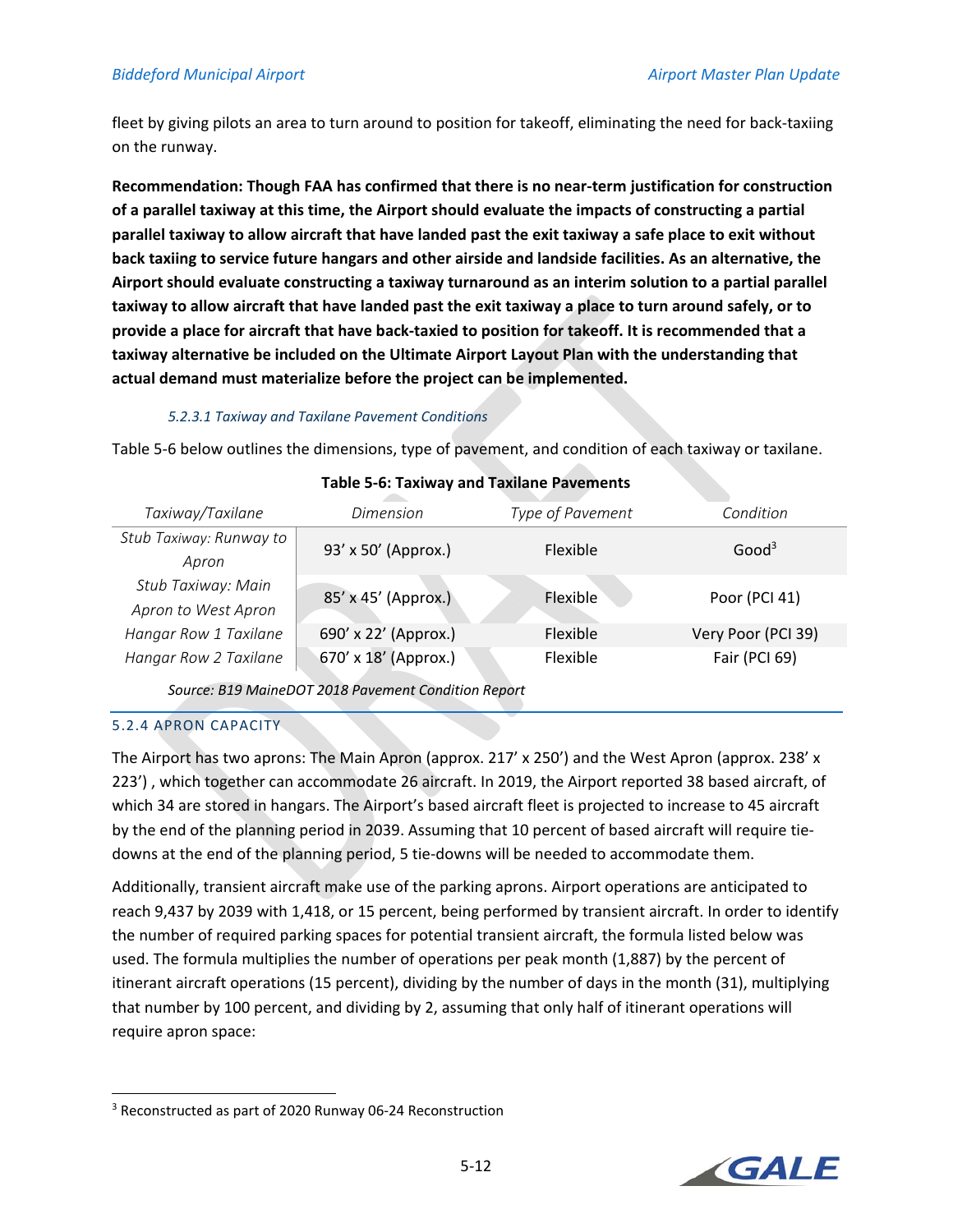# *([{3,000 x 12.6%}/31] x 100)/2 = 5 transient parking spaces*

The calculation concluded that 5 transient parking spaces would be needed to accommodate the transient fleet during the planning period. Based upon the calculation, it is reasonable to conclude that the Airport will require 10 tie‐down spaces by the end of the planning period. Since, the Airport currently has a total of 26 tie‐down spaces between its two aprons, it is assumed that apron space will be adequate through the planning period.

The Main Apron was last reconstructed in 1977, and the West Apron was last reconstructed in 1987. According to MaineDOT's 2018 Pavement Condition Report for B19, the Main Apron and West Apron are both in poor condition with PCI ratings of 42 and 41 respectively.

**Recommendations: Since apron pavements have long exceeded their useful life of 20 years and are in poor condition, the Airport should consider reconstructing the Aprons as funding allows. Timing for the Main Apron reconstruction should be carefully considered due to upcoming 2028 expiration of the Airport's underground fuel storage tank, which is currently located under the Main Apron (see section**  *5.2.4 Fuel Facility* **for details). Removal of some tie‐down spaces from the West Apron may be required to accommodate construction of hangar taxilanes.** 

# 5.2.5 HANGAR BUILDINGS

There are currently box 30 hangar buildings on site at B19 with a combined capacity for 34 aircraft. These existing buildings vary in age and are in generally fair condition; however, they are not meeting the Airport's existing demand. Airport management currently has a list of 12 individuals waiting to hangar their aircraft at B19 when additional units become available. Private developers have expressed interest in funding the construction of additional hangar units on airport property as soon as possible. Included in these interested parties is a flight school owner, who hopes to open a branch operation at Biddeford as soon as areas are designated and approved for hangar construction.

**Recommendation: The Airport should designate areas on airport property for the construction of additional hangar units in preparation for the private development of hangars on airport property. Further, it is recommended that the Airport create a "developer's tool kit" outlining federal, state, and local requirements necessary to build additional hangars at the Airport.** 

# 5.2.6 NAVIGATIONAL AND APPROACH AIDS

Navigational and approach aids provide pilots with information to assist in locating the Airport and guidance for safely approaching the runway, especially during inclement weather conditions. Navigational and approach aids at B19 include a rotating beacon, two windcones, a precision approach path indicator (PAPI), runway lights, runway end identifier lights (REILS), and taxiway lights. The Airport does not have an Automated Weather Observing System (AWOS) and currently relies on weather information from nearby weather stations. Pilots have reported weather data from other facilities being inaccurate for Biddeford, causing them to turn around due to poor visibility to land at a different facility. It should be noted that, although AWOS systems are AIP eligible, they are not eligible for discretionary funding, which would require the Airport to save its non-primary entitlements for a number of years

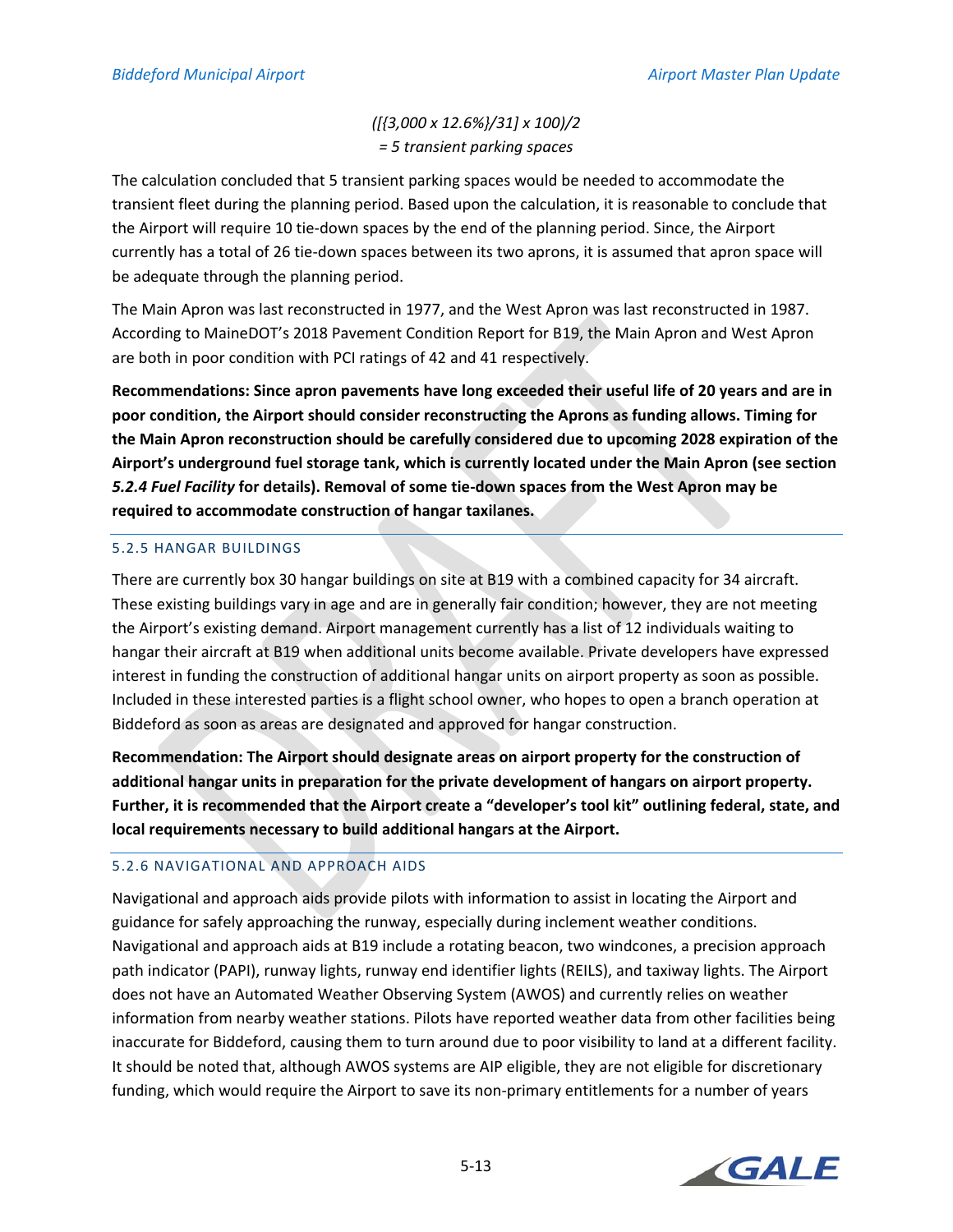before an AWOS system could be implemented. To move this project forward, the City could elect to invest additional local funding for its construction.

A weather camera system could be utilized as an interim or alternative solution to installing an AWOS system. Weather cameras provide pilots with nearly real-time weather condition reporting by updating images from various vantage points on the airfield approximately every ten minutes. This allows pilots to compare images of current conditions against images of ideal weather conditions to determine current visibility.4

Recommendation: Identify a suitable location<sup>5</sup> for the construction of an AWOS at B19 or consider the **installation weather cameras as an alternative or interim solution.** 

## 5.2.6.1 ROTATING BEACON

The Airport's rotating beacon, located behind the maintenance hangar, was installed in 2014 and is currently in good condition.

#### **Recommendation: Provide periodic routine maintenance.**

#### 5.2.6.2 WINDCONES

There are two windcones on the airfield – a lighted windcone and segmented circle located southwest of the Main Apron, and a supplemental windcone located approximately 100 feet to the west of the Runway 24 end. Both windcones were installed as part of the 2020 Runway 06‐24 reconstruction project and are in new condition.

## **Recommendation: Provide periodic routine maintenance.**

4

<sup>&</sup>lt;sup>5</sup> According to FAA Order 6560.20C, Siting Criteria for Automated Weather Observing Systems, the AWOS wind sensor must be mounted at 30 to 33 feet above the average ground height within a radius of 500 feet, all obstructions must be at least 15 feet lower than the height of the sensor within the 500‐foot radius and be at least 10 feet lower than the height of the sensor from 500 to 1,000 feet.



https://www.faa.gov/about/office\_org/headquarters\_offices/ato/service\_units/systemops/fs/alaskan/weather\_ca\_ ms/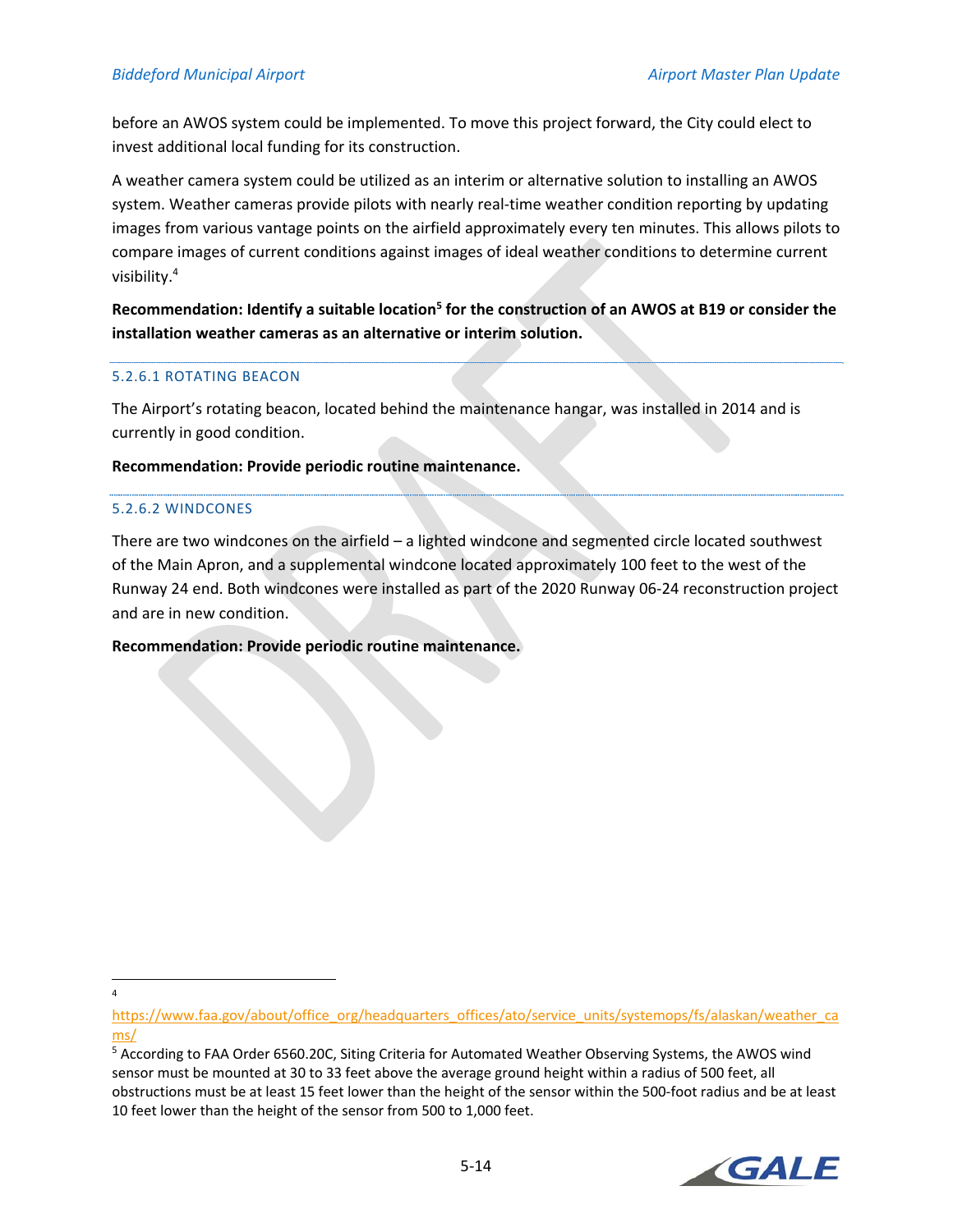#### 5.2.6.3 PRECISION APPROACH PATH INDICATOR (PAPI)

A two‐light PAPI was installed on the Runway 06 end as part of the 2020 Runway reconstruction project. The PAPI is FAA‐owned and is in new condition.

#### **Recommendation: Coordinate with FAA as necessary for periodic routine maintenance.**

#### 5.2.6.4 RUNWAY END IDENTIFIER LIGHTS (REILS)

The Airport's REILS were installed on the Runway 06 end as part of the 2020 Runway reconstruction project and are in new condition.

#### **Recommendation: Provide periodic routine maintenance.**

#### 5.2.6.5 RUNWAY LIGHTS

The Airport's medium intensity runway lights (MIRLs) were installed on the Runway 06 end as part of the 2020 Runway reconstruction project and are in new condition.

#### **Recommendation: Provide periodic routine maintenance.**

#### 5.2.6.6 TAXIWAY LIGHTS

Taxiway lights were installed along the stub taxiway between Runway 06‐24 and the Main Apron as part of the 2020 Runway reconstruction project and are in new condition.

#### **Recommendation: Provide periodic routine maintenance.**

## 5.3 LANDSIDE CAPACITY AND REQUIREMENTS

Airport facilities that are not required for the movement of aircraft are referred to as landside facilities. These facilities usually consist of terminal and maintenance buildings, hangars, and automobile parking areas. This section will provide a review of the capacity and functionality of the Airport's landside facilities.

# 5.3.1 TERMINAL BUILDING

The Airport's terminal building consists of an approximately 1,550 square foot facility containing a pilot lounge, Airport Manager's office, and restrooms, among other facilities. Attached to the terminal building is the Airport's maintenance hangar. According to discussions with airport personnel, this facility was constructed in approximately 1985 and fails to comply with the Americans with Disabilities requirements including ramps to the main entrance, width of hallways, and bathrooms. The steel on the outside of the building is beginning to corrode and leaks in the roof are present.

**Recommendation: The Airport should renovate the terminal building to repair corrosion and leaks, and to comply with accessibility requirements in the short‐term.** 

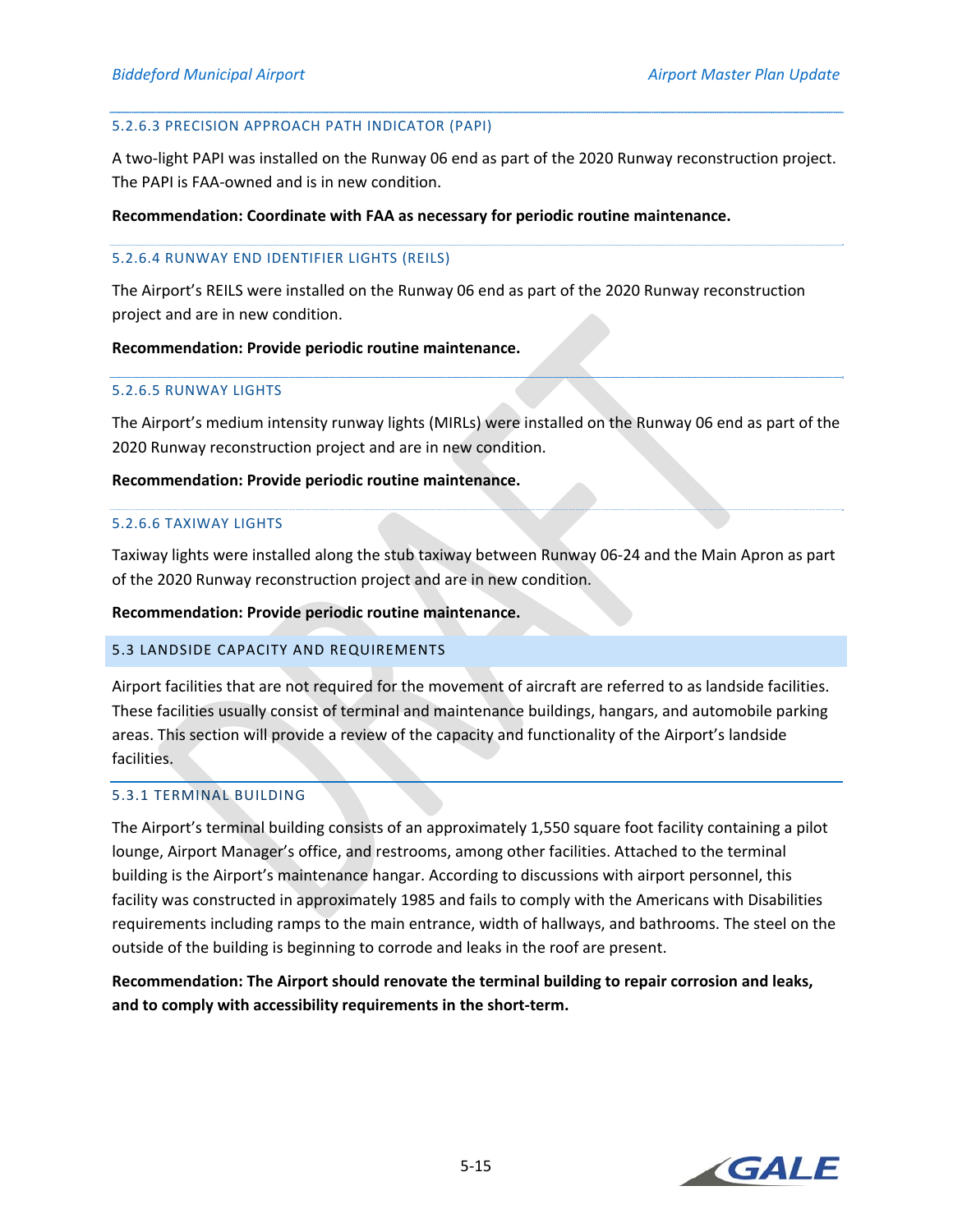## 5.3.2 ELECTRICAL VAULTS

There are two electrical vaults on the airfield – one FAA‐owned vault, which powers the FAA‐owned equipment (PAPIs and REILs), and one Airport-owned vault, which powers the remaining airport facilities, including but not limited to the terminal building, hangar buildings, runway and taxiway lights, and the fuel facility. Both of these vaults were upgraded in 2020 as part of the Runway 06‐24 reconstruction project.

**Recommendation: Provide periodic routine maintenance to the Airport‐owned vault, and coordinate with FAA as necessary for periodic maintenance of the FAA‐owned vault.** 

#### 5.3.3 AUTOMOBILE PARKING

The Airport's vehicle parking lot, located adjacent to the terminal building, is marked for 14 vehicles. The parking lot is in fair condition and is generally meeting the current needs of the Airport.

#### **Recommendation: Provide periodic routine maintenance.**

#### 5.3.4 FUEL FACILITY

The Airport's 100‐LL fuel facility consists of a 10,000‐gallon, double‐walled underground storage tank, as well as a QTpod service system. The tank is equipped with a leak indicator, which sounds an alarm if moisture is detected between the tank walls. Installed in 1998, the fuel system is in good condition. According to the Underground Oil Storage Tank Annual Inspection Report conducted by the Maine Department of Environmental Protection (Maine DEP) in October 2020, the Airport's underground storage tank (UST) will expire on January 15, 2028. In accordance with 38 M.R.S. §564(5), a tank and its associated piping must be taken out of operation and properly abandoned upon the expiration date of the tank warranty unless the tank, its associated piping and other facility components meet certain requirements,<sup>6</sup> including but not limited to tightness testing and secondary containment system. An extension cannot be pursued until six months before the expiration of the existing tank, or July 15, 2027.

Once the tank reaches expiration, it must be taken out of service and subsequently removed by a certified tank installer within 60 days. Under existing regulations, a replacement tank may be installed in the location of the expired tank. Though Maine DEP does not have any specific regulations for distance between an underground tank and a building, they do require that the tank be installed in a location that does not hinder the safe removal of the tank in the future. Additionally, National Fire Protection Code 30A specifies that fuel dispensing systems installed outside at motor fuel dispensing stations must be located 10 feet or more from property lines, 10 or more feet from buildings having combustible exterior wall surfaces or buildings having noncombustible exterior wall surfaces that are not a part of a 1 hour fire-resistive assembly, and such that the nozzle, when the hose is fully extended, will not reach within 5 feet of building openings. Coordination and consultation with Maine DEP, The City of Biddeford's Code Enforcement Office, and the Maine Fire Marshall should be conducted in advance of tank replacement.

<sup>&</sup>lt;sup>6</sup> Maine Department of Environmental Protection, Chapter 691: Rules for Underground Oil Storage Facilities

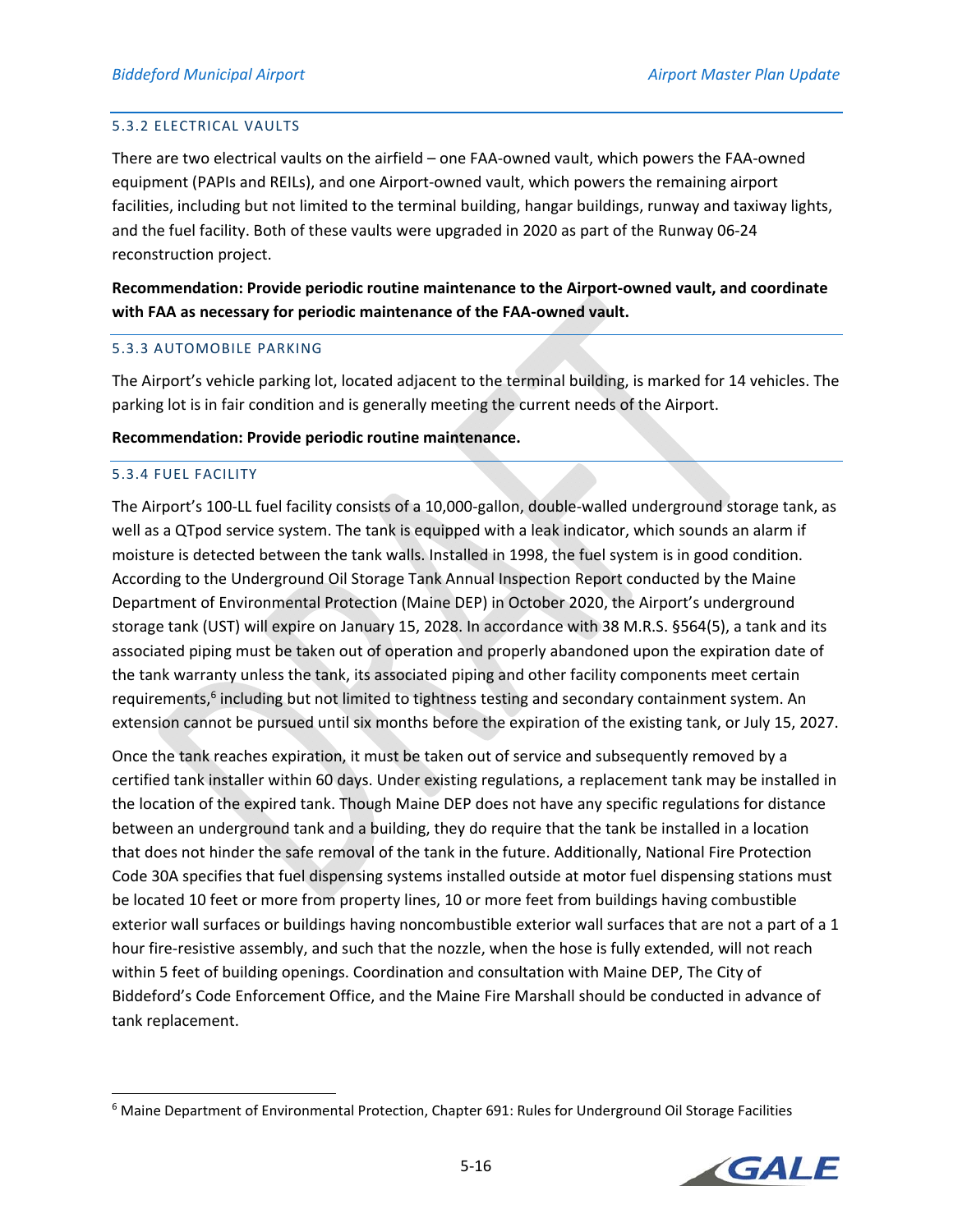The Airport does not currently offer jet fuel; however, the Commission feels that the lack of jet fuel is limiting the Airport's ability to serve potential customers, and would like to consider constructing a facility over the planning period.

**Recommendation: The Airport should explore alternative locations for constructing an aboveground fuel facility. The existing 100‐LL fuel tank should be relocated in advance of the UST expiration date, prior to the reconstruction of the Main Apron. Reconstruction of the Main Apron is currently on the Airport's CIP for FY‐2023.The fuel facility should be sited in a location that will allow for the addition of Jet‐A fuel as demand warrants in the future.** 

## 5.4 SUPPORT FACILITY CAPACITY AND REQUIREMENTS

Support facilities are amenities that assist the airport in maintaining efficient operations. Support facilities at B19 include snow removal equipment (SRE) and security fencing, which must be maintained and upgraded as needed to sustain efficient day-to-day operations.

## 5.4.1 FENCING AND GATES

Fencing at B19 consists of approximately 1,500 LF of 8‐foot‐high chain link fencing, including two motorized slide gates and one vehicle pedestrian gate, running from the terminal area to the hangar complex. This fencing was constructed in 2014 and is in good condition.

 According to discussions with the Airport Commission and Airport personnel, wildlife incursions by deer and other mammals is an ongoing issue at the Airport. The upcoming Wildlife Hazard Site Visit Report will provide valuable recommendations for managing wildlife on the airfield. The findings from that report will be incorporated into this chapter as they become available. In addition to known wildlife concerns, there is a consistent history of trespassing taking place on airport property. This creates a safety hazard to pilots and individuals accessing the airfield without permission, as well as a security risk to public and private property.

# **Recommendation: Construct perimeter fencing as necessary.**

## 5.4.2 SNOW REMOVAL EQUIPMENT

The Airport's existing SRE was purchased in 2004 and consists of a John Deere loader with 3‐yard snow bucket, 14‐foot snow blade, snow blower, and snow basket and is currently in good condition. Snow removal of priority areas at B19 is completed by airport personnel following each weather event.

Advisory Circular 150/5200‐30D defines the Priority 1 clearance areas as those that directly contribute to safety and re-establishment of aircraft operations at a minimum acceptable level of service. For B19, this includes Runway 06‐24, the stub taxiway leading from Runway 06‐24 to the Main Apron, and the Main Apron. Together, these areas account for approximately 280,000 square feet of pavement.

Per Advisory Circular 150/5220‐20A, Table 2‐2, a noncommercial service airport with fewer than 10,000 annual operations, and greater than 30 inches of annual snowfall, is eligible for one high‐speed rotary plow supported by two snow plows. The Airport is eligible for two carrier vehicles – one for a rotary plow and one for a displacement plow.

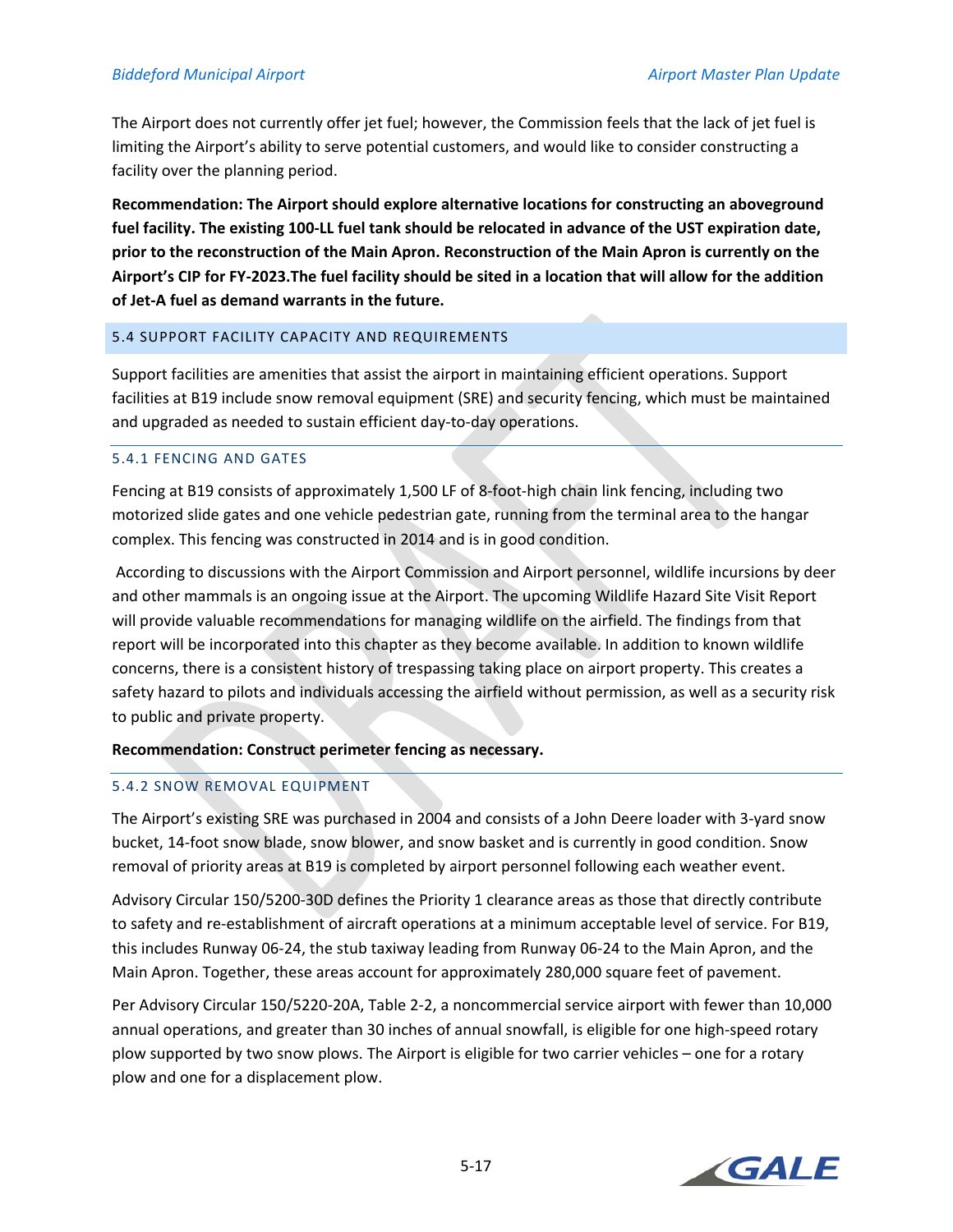**Recommendation: Though the Airport's equipment is in working condition, it has exceeded its 10‐ year useful life. The Airport should maintain existing equipment and replace as funding allows. Consider purchasing a second carrier vehicle as necessary and as funding permits.** 

#### 5.4.3 SNOW REMOVAL EQUIPMENT STORAGE BUILDING

Snow removal equipment buildings are intended to protect AIP‐funded snow removal equipment and materials. The Airport does not currently have a snow removal equipment building and stores its equipment in the hangar building adjacent to the West Apron. Funding snow and ice control buildings is limited to space in the building necessary for eligible Snow Removal Equipment as well as storing chemicals used in treatment of paved areas. FAA AC 150/5220‐18A, Buildings for Storage and Maintenance of Airport Snow and Ice Control Equipment and Materials, provides recommendations for equipment storage based on the number and type of equipment comprising the fleet. According to the AIP Handbook (FAA Order 5100.38D), snow and ice control buildings are limited to the space in the building necessary for eligible equipment, and all other areas must be paid for by the sponsor.

For airports that are not 14 CFR part 139 certificated airports and are only eligible for one snow removal carrier vehicle, it is FAA policy that a 1,600 square foot SRE building is eligible.<sup>7</sup>

**Recommendation: Construct a snow removal equipment building as funding allows.** 

#### 5.4.4 SKYDIVING LANDING ZONE

The Airport's skydiving operation, Skydive Coastal Maine (SCM), currently utilizes the vacant area adjacent to the existing hangar complex as its drop zone. The location is clearly identified by the coordinates marked in red in Figure 5‐4 below:



## **Figure 5‐4: SCM Skydiving Landing Zone**



<sup>7</sup> FAA Order 5100.38D, AIP Handbook, Table O‐3, Item c.(9)